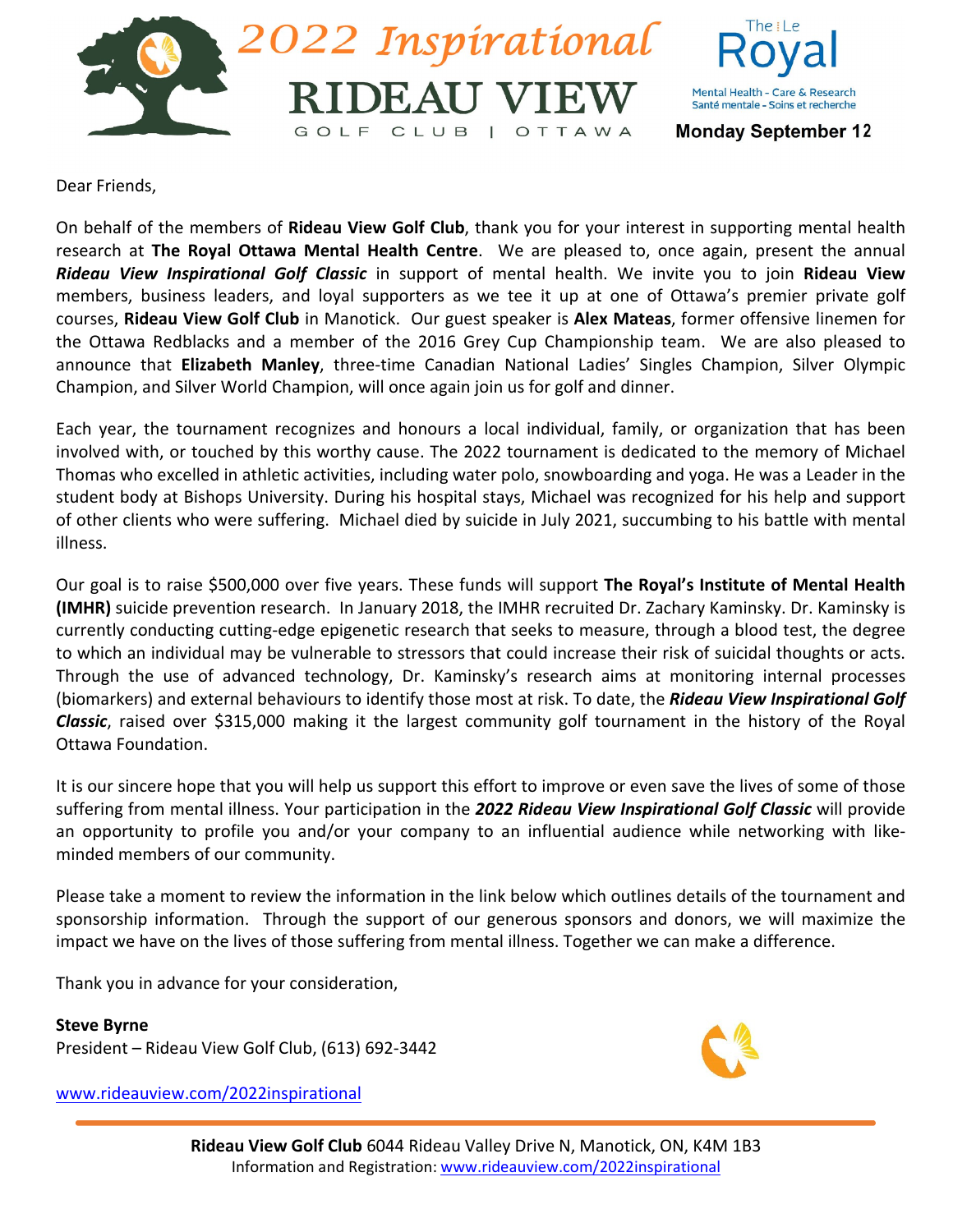



### *EVENT DETAILS*

It is estimated that currently 3.5 million Canadians suffer from some form of mental illness. For those experiencing suicidal thoughts or a suicidal crisis, nothing is more important than access to timely help. We invite you to join us for the *2022 Inspirational Golf Classic* in support of this cause.

|                           | <b>TOURNAMENT: INDIVIDUAL \$500</b><br><b>FOURSOME \$1800</b> | <b>SPONSORSHIP OPPORTUNITIES</b>           |                    |  |  |
|---------------------------|---------------------------------------------------------------|--------------------------------------------|--------------------|--|--|
|                           | <b>ENTRY FEE INCLUDES:</b>                                    | <b>Presenting Sponsor</b>                  | \$20,000           |  |  |
|                           | Golf                                                          | Dinner Sponsor                             | \$7,500            |  |  |
|                           | Power cart                                                    | Eagle Sponsor                              | \$5,000<br>\$2,800 |  |  |
|                           | Lunch                                                         | Corporate Fore                             |                    |  |  |
|                           | <b>Dinner</b>                                                 | <b>Birdie Sponsor</b>                      | \$1,100            |  |  |
| Prize table               |                                                               | Hole Sponsor                               | \$550              |  |  |
|                           | Auction                                                       |                                            |                    |  |  |
| <b>SCHEDULE OF EVENTS</b> |                                                               | <b>CONTACTS</b>                            |                    |  |  |
| 11:00 am                  | Registration & Lunch                                          | <b>Tournament Registration &amp; Prize</b> |                    |  |  |
|                           |                                                               | <b>Donation:</b>                           |                    |  |  |
| 12:45 pm                  | Welcome                                                       | Ken Parent: 2kenparent@rogers.com          |                    |  |  |
|                           |                                                               | $(613)$ 851-5922                           |                    |  |  |
| $1:00$ pm                 | <b>Shotgun Start</b>                                          | www.rideauview.com/2022inspirational       |                    |  |  |
| 5:30 pm                   | Reception & Silent                                            | <b>Sponsorship Inquiries:</b>              |                    |  |  |
|                           | Auction                                                       | Robert Hill: Robert.Hill.2022@iCloud.com   |                    |  |  |
|                           |                                                               | $(613) 716 - 1352$                         |                    |  |  |
| 6:30 pm                   | Dinner & Live                                                 |                                            |                    |  |  |
|                           | Auction                                                       | <b>General Inquiries:</b>                  |                    |  |  |
|                           |                                                               | Lorelei Reid: loreleireid@rogers.com       |                    |  |  |
|                           |                                                               | (613) 799-0499                             |                    |  |  |

**Direct Donations:** <http://www.theroyal.ca/inspirational>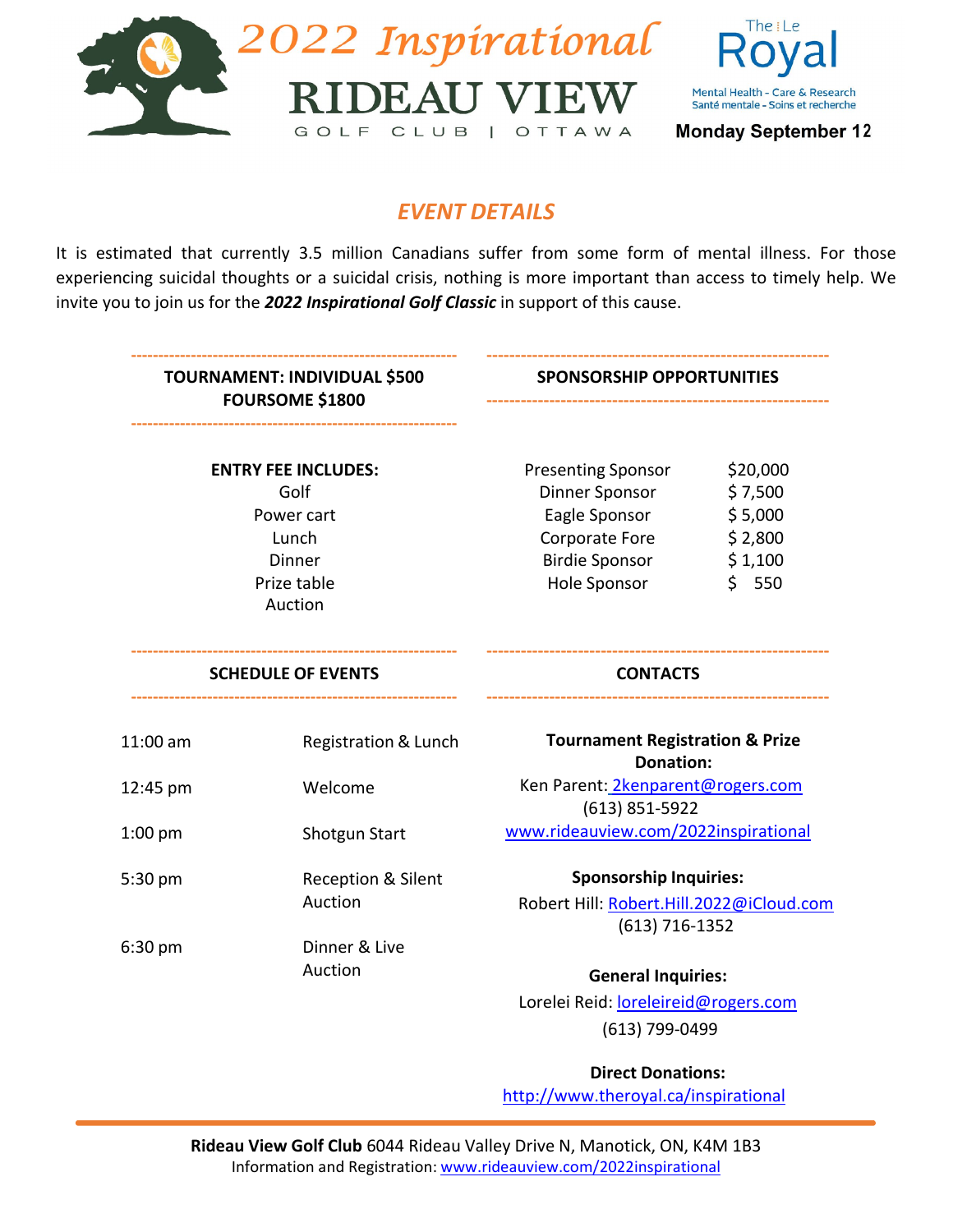



## *SPONSORSHIP OPPORTUNITIES*

**DEMOGRAPHICS:** Executives **ATTENDANCE:** 128 Participants

#### **‐‐‐‐‐‐‐‐‐‐‐‐‐‐‐‐‐‐‐‐‐‐‐‐‐‐‐‐‐‐‐‐‐‐‐‐‐‐‐‐‐‐‐‐‐‐‐‐‐‐‐‐‐‐‐‐‐‐‐‐ PRESENTING SPONSOR \$20,000**

- **‐‐‐‐‐‐‐‐‐‐‐‐‐‐‐‐‐‐‐‐‐‐‐‐‐‐‐‐‐‐‐‐‐‐‐‐‐‐‐‐‐‐‐‐‐‐‐‐‐‐‐‐‐‐‐‐‐‐‐‐** • Industry exclusivity as **Presenting Sponsor**
	- "Presented by" used on all printed material
	- Company representative will have opportunity to address audience at dinner
	- Banner at the event (to be provided by company)
	- Two complimentary foursomes
	- Table sign with sponsorship level
	- Acknowledgement by Master of Ceremonies
	- Signage at tee boxes
	- Acknowledgement in program and website
	- Social media mentions and hyperlink to your website on Rideau View site / Event site

#### **‐‐‐‐‐‐‐‐‐‐‐‐‐‐‐‐‐‐‐‐‐‐‐‐‐‐‐‐‐‐‐‐‐‐‐‐‐‐‐‐‐‐‐‐‐‐‐‐‐‐‐‐‐‐‐‐‐‐‐‐ DINNER SPONSOR \$7,500 ‐‐‐‐‐‐‐‐‐‐‐‐‐‐‐‐‐‐‐‐‐‐‐‐‐‐‐‐‐‐‐‐‐‐‐‐‐‐‐‐‐‐‐‐‐‐‐‐‐‐‐‐‐‐‐‐‐‐‐‐**

- Company name and logo at cocktail reception, auction, and dinner
- One complimentary foursome
- Table sign with sponsorship level
- Acknowledgement by Master of Ceremonies
- Signage at tee boxes
- Acknowledgement in program and website
- Social media mentions and hyperlink to your website on Rideau View / Event site

#### **‐‐‐‐‐‐‐‐‐‐‐‐‐‐‐‐‐‐‐‐‐‐‐‐‐‐‐‐‐‐‐‐‐‐‐‐‐‐‐‐‐‐‐‐‐‐‐‐‐‐‐‐‐‐‐‐‐‐‐‐ HOLE SPONSOR \$550 ‐‐‐‐‐‐‐‐‐‐‐‐‐‐‐‐‐‐‐‐‐‐‐‐‐‐‐‐‐‐‐‐‐‐‐‐‐‐‐‐‐‐‐‐‐‐‐‐‐‐‐‐‐‐‐‐‐‐‐‐**

- Signage on one tee box
- Listing in the event program

### **‐‐‐‐‐‐‐‐‐‐‐‐‐‐‐‐‐‐‐‐‐‐‐‐‐‐‐‐‐‐‐‐‐‐‐‐‐‐‐‐‐‐‐‐‐‐‐‐‐‐‐‐‐‐‐‐‐‐‐‐ EAGLE SPONSOR \$5,000 ‐‐‐‐‐‐‐‐‐‐‐‐‐‐‐‐‐‐‐‐‐‐‐‐‐‐‐‐‐‐‐‐‐‐‐‐‐‐‐‐‐‐‐‐‐‐‐‐‐‐‐‐‐‐‐‐‐‐‐‐**

- Company logo on golf carts
- One complimentary foursomes
- Table sign with sponsorship level
- Acknowledgement by Master of Ceremonies
- Signage at tee boxes
- Acknowledgement in program and website
- Social media mentions and hyperlink to your website on Rideau View site / Event site

#### **‐‐‐‐‐‐‐‐‐‐‐‐‐‐‐‐‐‐‐‐‐‐‐‐‐‐‐‐‐‐‐‐‐‐‐‐‐‐‐‐‐‐‐‐‐‐‐‐‐‐‐‐‐‐‐‐‐‐‐‐ CORPORATE FORE \$2,800**

- **‐‐‐‐‐‐‐‐‐‐‐‐‐‐‐‐‐‐‐‐‐‐‐‐‐‐‐‐‐‐‐‐‐‐‐‐‐‐‐‐‐‐‐‐‐‐‐‐‐‐‐‐‐‐‐‐‐‐‐‐** • One complimentary foursome
	- Signage on one tee box
	- Acknowledgement in program and website
	- Social media mentions and hyperlink to your website on Rideau View site / Event site

### **‐‐‐‐‐‐‐‐‐‐‐‐‐‐‐‐‐‐‐‐‐‐‐‐‐‐‐‐‐‐‐‐‐‐‐‐‐‐‐‐‐‐‐‐‐‐‐‐‐‐‐‐‐‐‐‐‐‐‐‐ BIRDIE SPONSOR \$1,100 ‐‐‐‐‐‐‐‐‐‐‐‐‐‐‐‐‐‐‐‐‐‐‐‐‐‐‐‐‐‐‐‐‐‐‐‐‐‐‐‐‐‐‐‐‐‐‐‐‐‐‐‐‐‐‐‐‐‐‐‐**

- Signage on one tee box
- Acknowledgement in program and website
- Social media mentions and hyperlink to your website on Rideau View site / Event site